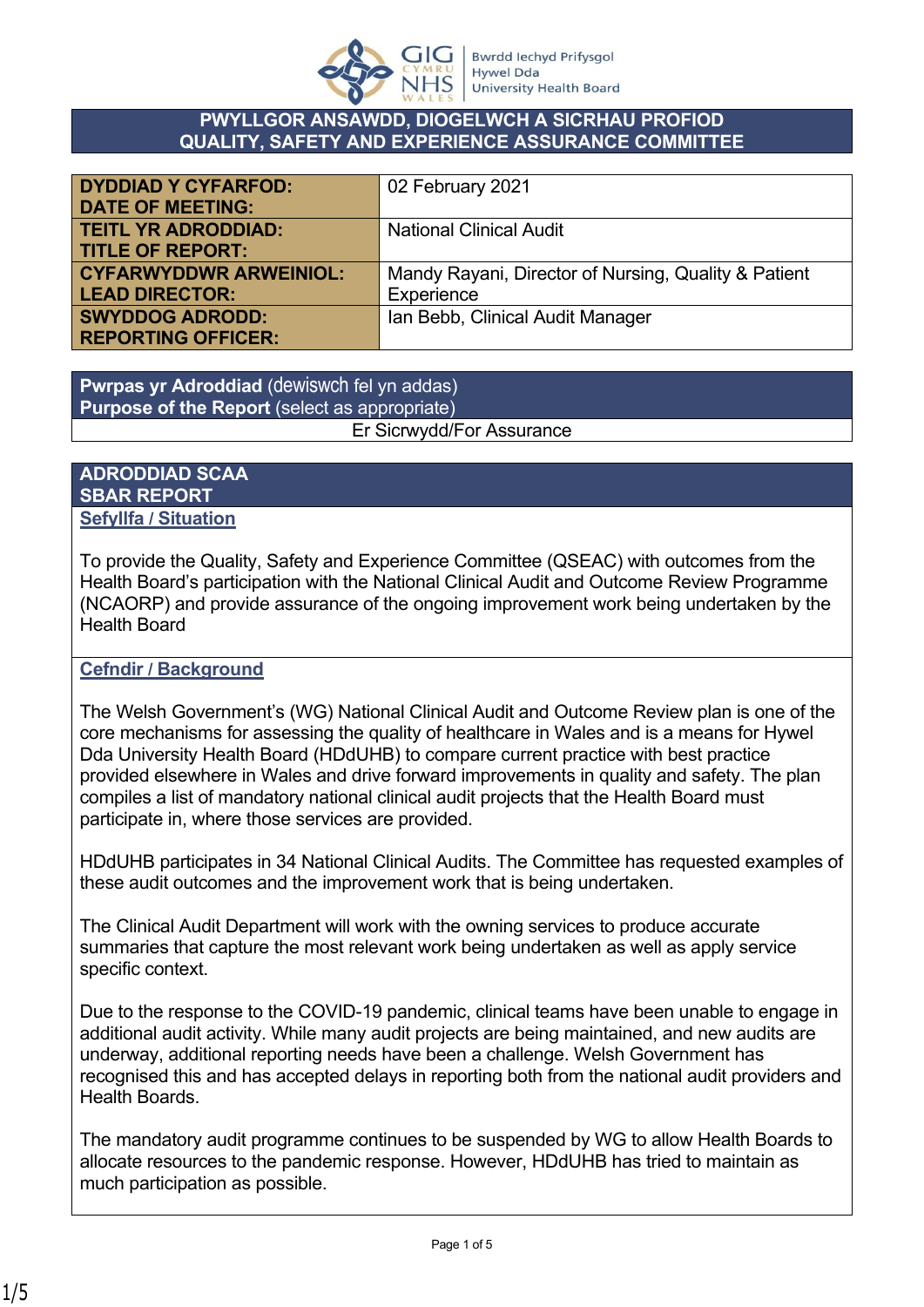As a result, the summaries below reflect limited input from the owning clinical teams and are a sample of the audit data that is currently available, including published reports, action plans and other knowledge held by the team.

#### **Asesiad / Assessment**

A reduced number of national audit publications have been produced due to the pandemic. Reporting schedules largely reflect data prior to the pandemic. It is the aim of the Clinical Audit Department to provide the Committee with a current sample of audit outcomes and to build upon the quality, frequency, and scope of future reports.

## **National Diabetes Foot Care Audit**

The report summarises the findings derived from all new diabetic foot ulcers, registered from March 2014-2018 and followed for up to 6 months, benchmarked against NICE guidelines NG19 and standards QS6. Data collection for the fifth annual report is currently underway, having been delayed due to COVID-19.

The audit findings show that ulcer severity at HDdUHB is 48.6% compared to 44.6% nationally. Despite this, the mean length of stay was slightly lower at 15.3 days, compared to 15.6 days nationally. The rate of patients with a severe ulcer (SINBAD 3+) that were alive and ulcer free at 12 weeks was 33.3%, marginally lower than the national average of 35%. The rate of major amputations after 6 months was slightly higher at 3.4% in HDdUHB compared to 3% nationally.

The team have been proactive in making improvements to the service in response to these findings. Education programmes have been implemented for all diabetes patients. Open access emergency clinics and podiatry vascular assessment services are now operating in all areas, including in the community, with clinics currently operating to allow for social distancing and patient safety. Casting clinics and support from trained plaster technicians and a podiatrist are available in Glangwili General Hospital (GGH), Prince Philip Hospital (PPH) and Withybush General Hospital (WGH), whilst training in Bronglais General Hospital (BGH) has been undertaken despite operational delays due to COVID-19. Multidisciplinary communication systems and referral pathways and procedures have also been improved to reduce delays in onward referral. These actions should encourage prevention and early intervention, improve access to services, reduce delays in referral to treatment time, and reduce the average length of stay upon admission.

# **National Audit of Care at the End of Life (NACEL)**

NACEL is a national comparative audit of the quality and outcomes of care experienced by the dying person and those important to them during the last admission leading to death in hospitals. The first round of NACEL reporting was published in July 2019. The audit reviewed a number of themes:

| Round 1<br><b>Themes</b>                      | <b>National</b> | <b>Hywel Dda</b>       |           |
|-----------------------------------------------|-----------------|------------------------|-----------|
|                                               |                 | Acute                  | Community |
|                                               |                 | <b>Summary Scores*</b> |           |
| Recognising the possibility of imminent death | 9.1             | 8.4                    | 10.0      |
| Communication with the dying person           | 6.9             | 4.7                    | 7.7       |
| <b>Communication with families and others</b> | 6.6             | 5.4                    | 8.1       |
| Involvement in decision making                | 8.4             | 7.7                    |           |
| <b>Needs of families and others</b>           | 6.1             | 7.5                    |           |
| Individualised plan of care                   | 7.4             | 6.4                    | 9.3       |
| Families' and others' experience of care      | 7.1             | See below**            |           |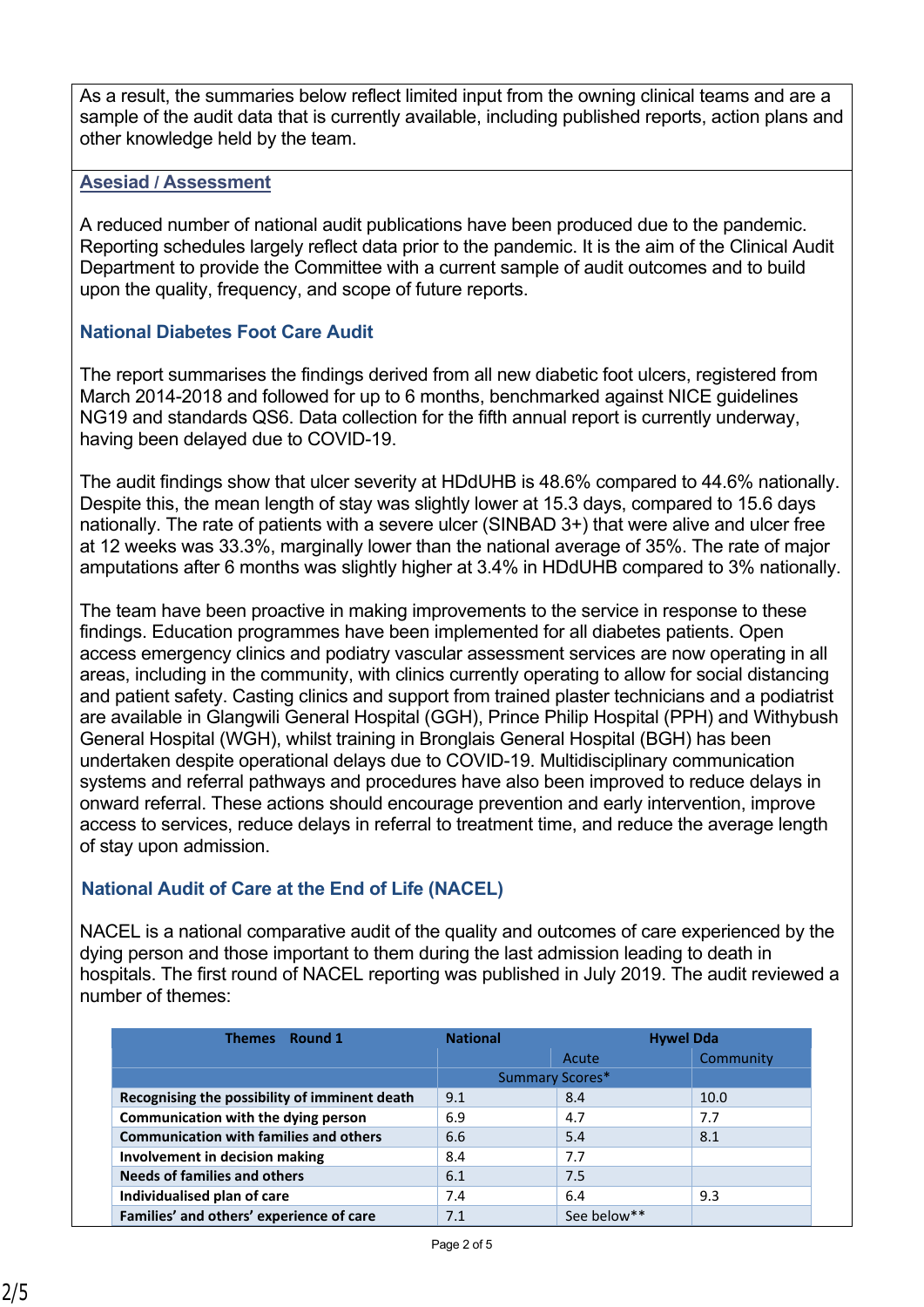|                                             | ุน<br>       | 10.C                          | LU.V            |
|---------------------------------------------|--------------|-------------------------------|-----------------|
| <b>Workforce/specialist palliative care</b> | $\cdot\cdot$ | a<br>$\overline{\phantom{a}}$ | $\Omega$<br>0.5 |

 *\*Summary scores are on a scale of 1-10 with 10 being the highest*

*\*\*This audit consisted of a case note review and a quality survey completed by family and carers. Insufficient survey returns for this field resulted in no overall score being produced though more detailed data is available and compares well with the national figures.*

The service recognised that two key areas around 'communication' and 'Individualised plan of care' fell significantly below the national scores. Education around end of life care for new doctors, including Care Decision Documentation teaching for both medical and nursing staff, was implemented. Consideration was also given, pre-pandemic, to the development of nurse champions on wards and to increase the Specialist Palliative Care (SPC) workforce to allow for greater input into hospital to address the recommendations.

Round 2 results have since been published, however, HDdUHB has not yet had the opportunity to formulate an action plan. Overall scores for both the 'communication' and 'Individualised plan of care' have increased as a result of the improvement work carried out.

## **National Paediatric Diabetes Audit (NPDA)**

The audit aims to compare the care and outcomes of all children and young people with diabetes receiving care from the Paediatric Diabetes Unit (PDU) in England and Wales. It collects data submitted by PDUs around the completion of NICE recommended health checks for people with Type 1 and Type 2 diabetes, and their outcomes.

For the first time in several years, the previous year's audit did not show a reduction in the national median HbA1c for children and young people with diabetes. The national trend has resumed again this year with further reductions in the latest report. However, HDdUHB has consistently reduced rates over the last 5 years, with a 2018/19 rate of 60. Real-Time Continuous Glucose Monitoring (rtCGM) use among children and young people with Type 1 diabetes was the highest in Wales with a rate of 18.5% (UK average of 12.6%). HDdUHB exceeded this with a rate of 32.5%.

The Diabetes Service is in the process of implementing an action plan to improve access to dietetics, podiatry and psychological services for patients, standardise Multidisciplinary Team (MDT) clinics across the Health Board, and increase Paediatric Diabetes Senior Nurse (PDSN) time to allow nurse-led clinics to proactively manage patients to reduce HbA1c.

# **National Asthma & Chronic Obstructive Pulmonary Disease Audit Programme (NACAP)**

The NACAP Programme for England, Scotland and Wales aims to improve the quality of care, services and clinical outcomes for patients with asthma (adult, children and young people) and chronic obstructive pulmonary disease (COPD). The audit focuses on hospital admissions with acute asthma, specifically looking at initial assessment, management and follow-up.

The 2019/20 report published January 2021, shows that 68% of patients nationally had their tobacco dependency addressed during their admission. HDdUHB median shows this was addressed in 73% of patients. Additionally, 19% of patients nationally had their peak expiratory flow (PEF) taken within 1 hour of arrival at hospital. HDdUHB exceeded this with a score of 28%.

The service has noted recommendations from the previous report and is improving access to the Virtual Pulmonary Rehabilitation (VIPAR) model. In addition, a value based assessment for pulmonary rehabilitation and other supporting respiratory services has been undertaken to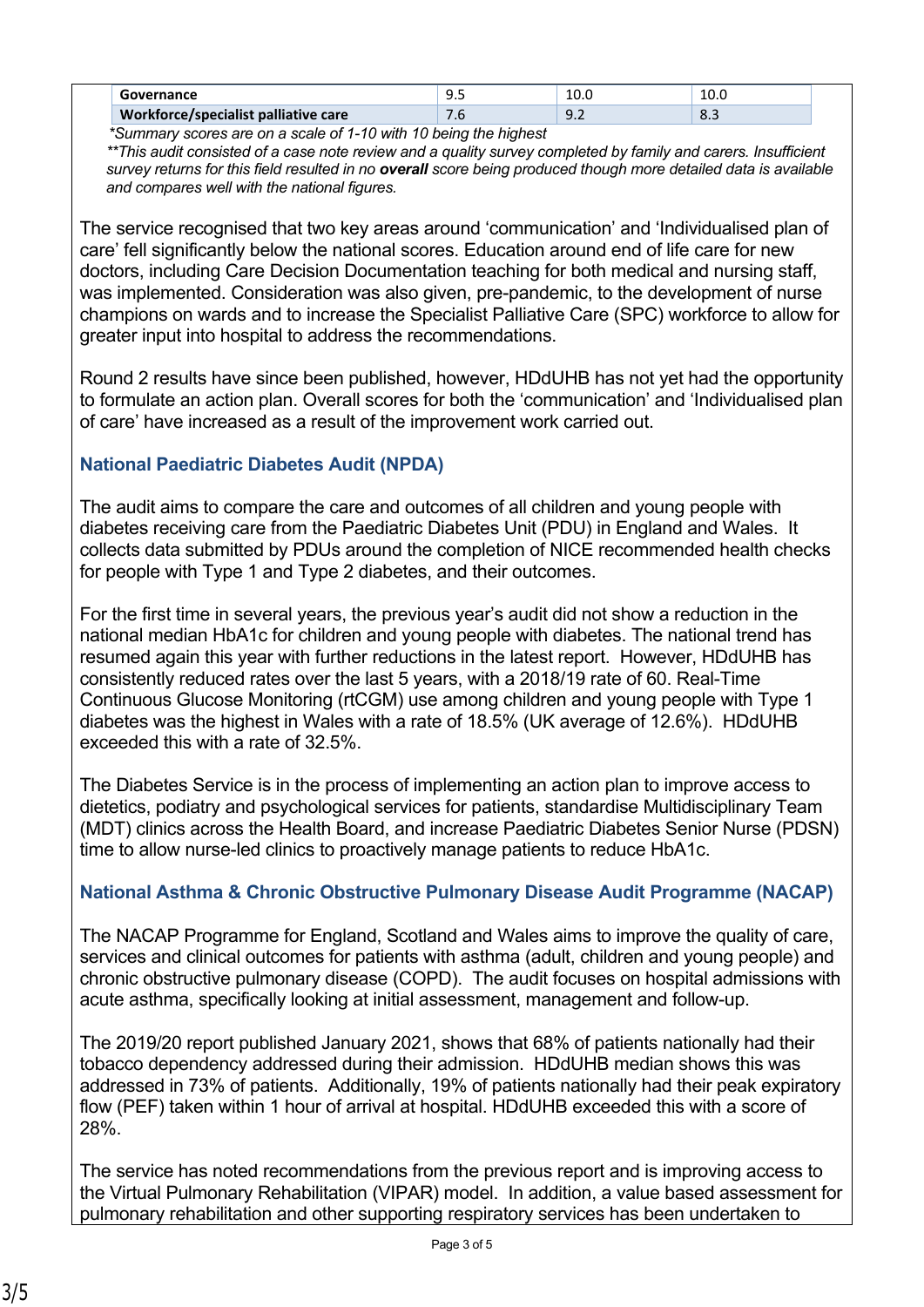ensure sustainable, efficient and cost effective pulmonary rehabilitation is delivered across the whole Health Board.

# **National Hip Fracture Database (NHFD)**

The NHFD is a clinically led web-based audit of hip fracture care and secondary prevention in England, Wales and Northern Ireland. The report published on  $14<sup>th</sup>$  January 2021 uses a set of six NHFD key performance indicators (KPIs) to describe how the quality of patient care varies between hospitals and changes over time. These KPIs complement the range of data on assessment, operative care, rehabilitation, follow up and outcomes presented throughout the report.

The recent report has reflected the improvements that have been embedded for patients admitted to hospital with hip and femoral fractures. HDdUHB hospital sites have achieved 100% in a number of standards with BGH achieving  $5<sup>th</sup>$  best (of 175 hospitals) in several categories. HDdUHB has delivered the best in Wales for patients returning to their original residence within 120 days, with GGH and BGH achieving top quartile results. BGH has achieved 5th lowest mortality for case mix which has been identified as an incredible achievement as 30% of patients are American Society of Anaesthesiologists (ASA) grade 4/5, which is double the national average. This has received personal recognition from the National Audit Leads.

The NHFD team have regular meetings on all sites to discuss KPIs and overall performance and monthly performance figures are shared with all members of the team. Improvements have been made through shared learning across all sites to improve poor performance identified.

Work has been underway to improve time to theatre within 36 hours as it has been identified that HDdUHB is not meeting this standard. Compliance has improved for GGH and is now above the national average. This improvement was achieved with the introduction of gold and silver patient systems, prioritisation of neck and femur patients, and increased flexibility in anaesthetic, surgeons and theatre. The gold and silver systems are also being adopted at BGH. Welsh fragility guidelines, with regards to Direct Oral Anticoagulants (DOAC) decreasing delays to theatre, have also been adopted

## **Argymhelliad / Recommendation**

The Quality, Safety and Experience Assurance Committee is asked to:

- Note the examples given as assurance of how the Health Board is demonstrating good practice by benchmarking against other hospitals in Wales and the UK;
- Note some of the improvement work that is being carried out;
- Note the ongoing work to increase the quality, scope and frequency of these reports;
- Note the decision from Welsh Government to suspend all audit data collection and the continued suspension.